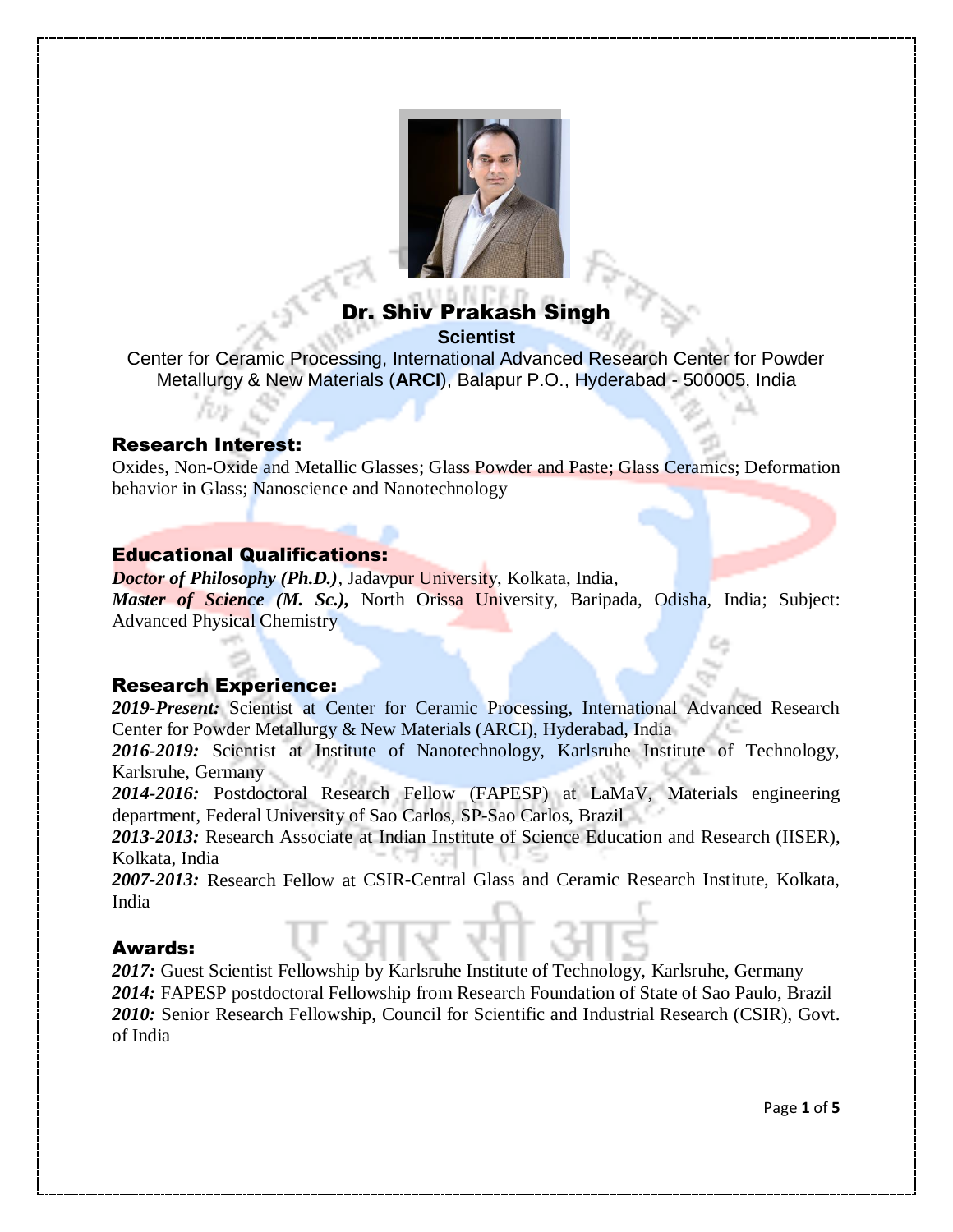2011: Best poster award: "International Conference on Specialty Glass & Optical Fiber: Materials, Technology & Devices (ICGF-2011)" held at Central Glass and Ceramics Research Institute, Kolkata

### Membership in Scientific Societies:

The American Ceramic Society, The Materials Research Society of India, Chemical Research Society of India, The Indian Physical Society, The Indian Science Congress Association, The Indian Ceramic Society. Publications (ARCA)

### Publications in Refereed Journals:

- 26. **S. P. Singh**, M. R. Chellali, L. Velasco, Y. Ivanisenko, E. Boltynjuk, H. Gleiter and H. Hahn, *Deformation-induced atomic rearrangements and crystallization in the shear bands of a Tb75Fe<sup>25</sup> nanoglass*, Journal of Alloys and Compounds, 821 (2020) 153486-1-8.
- 25. Y. N. Fang, H. Hahn, S. Kobe, R. Witte, **S. P. Singh**, T. Feng and M. Ghafari, *Modifying the transition temperature,*  $120K \leq T \leq 1150K$ *, of amorphous*  $Fe_{90-x}Co_xSc_{10}$  *with simultaneous alteration of fluctuation of exchange integral up to zero*, Scientific Reports, 412 (2019) 1-9.
- 24. **S. P. Singh,** J. [F. Schneider, S. Kundu, A](https://www.sciencedirect.com/science/article/pii/S0254058418301494#!) C. M. Rodrigues, P. P. G. [Mattos, E](https://www.sciencedirect.com/science/article/pii/S0254058418301494#!). D. Zanotto, J. Rocherullé, P. B. Rocherullé, R. Lebullenger, *Structure and ionic conductivity of nitrated lithium disilicate (LiSiON) glasses*, Materials Chemistry and Physics, 211 (2018) 438-444.
- 23. **S. P. Singh,** A. M. Rodrigues, H. D. Orsolini, P. P. G. de Mattos, E. D. Zanotto, J. Rocherullé, P. B. Rocherulléb, R. Lebullengerb, *Crystallization pathways and some properties of lithium disilicate oxynitride glasses,* Ceramics International, 43 (15) (2017) 12348-12356.
- 22. A. R. Molla, A. M. Rodrigues, **S. P. Singh**, R. F. Lancelotti, E. D. Zanotto, A. C.M. Rodrigues, R. Dousti, A. S.S. de Camargo, C. J. Magon, I. D. A. Silva, *Crystallization, mechanical and optical properties of transparent, nanocrystalline gahnite glass-ceramics*, Journal of the American Ceramic Society, 100 (5) (2017) 1963-1975.
- 21. M. Montazerian, **S. P. Singh**, E. D. Zanotto, *A Statistical Overview of Glass-Ceramic Science and Technology*, American Ceramic Society Bulletin, 94 (4) (2015) 30-35.
- 20. **S. P. Singh,** M. Nath, B. Karmakar, *Quantum and dielectric confinements of sub-10 nm gold in dichroic phosphate glass nanocomposites*, Materials Chemistry and Physics, 146 (3) (2014) 198-203.
- 19. A. Sadhu, **S. P. Singh,** S. Bhattacharyya, *Direct Correlation of the Morphologies of Metal Carbonates, Oxycarbonates, and Oxides Synthesized by Dry Autoclaving to the Intrinsic Properties of the Metals,* Crystal Growth and Design*,* 14 (8), (2014) 4060-4067.
- 18. M. Garai, N. Sasmal, A. R. Molla, **S. P. Singh**, A. Tarafder, B. Karmakar, *Effects of Nucleating Agents on Crystallization and Microstructure of Fluorophlogopite Mica-Containing Glass-Ceramics,* Journal of Materials Science, 49 (2014) 1612-1623.
- 17. N. Sasmal, M. Garai, A. R. Molla, A. Tarafder, **S. P. Singh**, B. Karmakar, *Effects of Lanthanum Oxide on the Properties of Barium-Free Alkaline-Earth Borosilicate Sealant Glass,* Journal of Non-Crystalline Solids, 387 (2014) 62-70.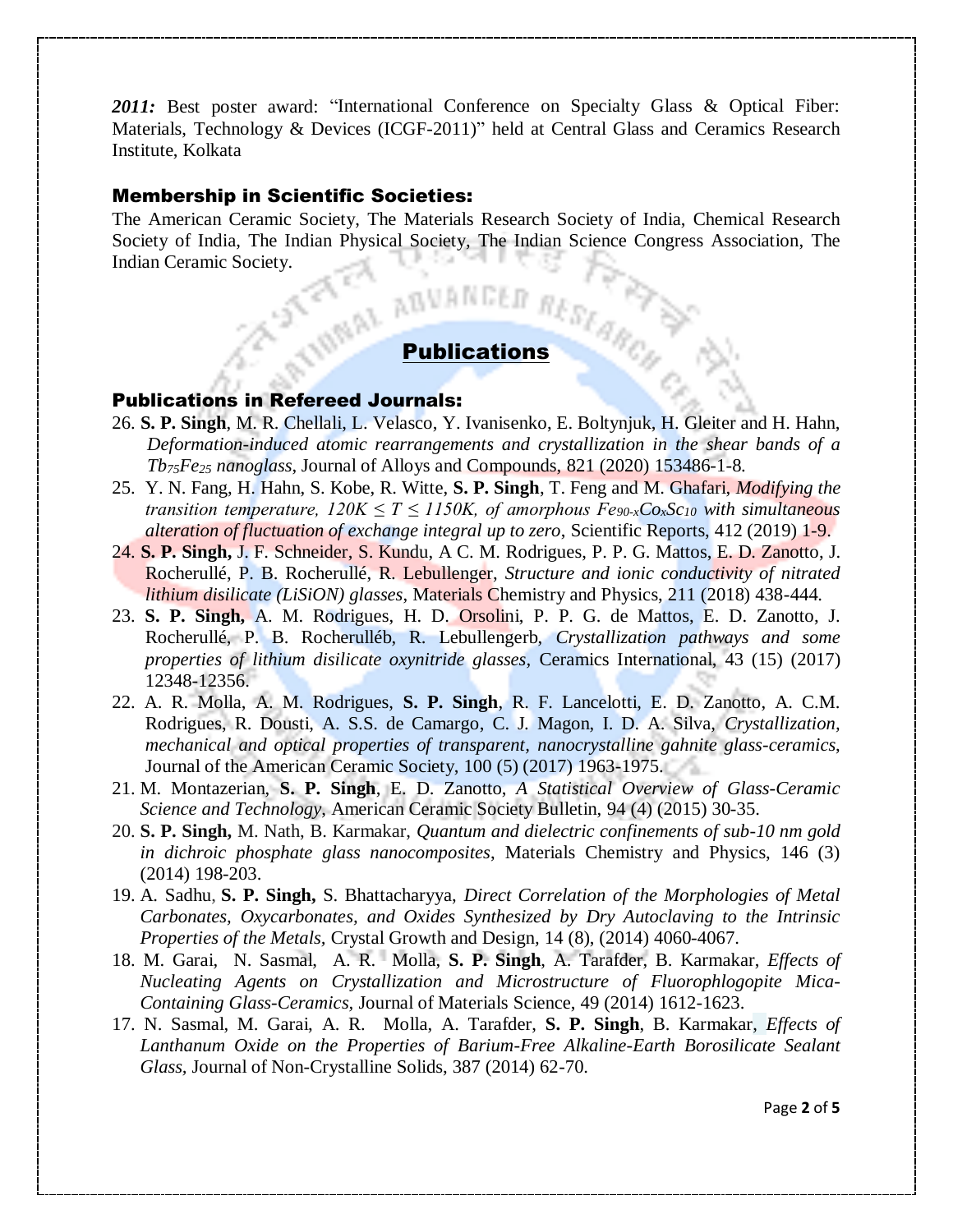- 16. **S. P. Singh**, R. P. S. Chakradhar, J. L. Rao, Basudeb Karmakar, *Electron paramagnetic resonance, optical absorption and photoluminescence properties of Cu2+ ions in ZnO-Bi2O3- B2O<sup>3</sup> glasses,* Journal of Magnetism and Magnetic Materials, 346 (2013) 21-25.
- 15. **S. P. Singh,** B. Karmakar, *Single-Step Synthesis and Surface Plasmons of Bismuth-Coated Spherical to Hexagonal Silver Nanoparticles in Dichroic Ag:Bismuth Glass Nanocomposites,*  Plasmonics, 6 (2011) 457-467.
- 14. **S. P. Singh,** B. Karmakar, *In Situ Electron Beam Irradiated Rapid Growth of Bismuth Nanoparticles in Bismuth-Based Glass Dielectrics at Room Temperature,* Journal of Nanoparticles Research, 13 (2011) 3599-3606.
- 13. **S. P. Singh,** B. Karmakar, *Photoluminescence Enhancement of Eu3+ by Energy Transfer from Bi2+ to Eu3+ in Bismuth Glass Nanocomposites,* RSC Advances, 1 (2011) 751-754.
- 12. **S. P. Singh,** B. Karmakar, *Controlled Oxidative Synthesis of Bi Nanoparticles and Emission Centers in Bismuth Glass Nanocomposites for Photonic Application,* Optical Materials, 33 (2011) 1760-1765.
- 11. **S. P. Singh,** B. Karmakar, *Synthesis and Characterization of Low Softening Point High*   $Bi<sub>2</sub>O<sub>3</sub>$  *Glasses in the K*<sub>2</sub> $O<sub>3</sub>B<sub>2</sub>O<sub>3</sub>$ *-Bi*<sub>2</sub> $O<sub>3</sub>$  *System, Materials Characterization, 62 (2011) 626-634.*
- 10. **S. P. Singh,** B. Karmakar, *Mechanochemical Synthesis of Nano Calcium Silicate Particles at Room Temperature,* New Journal of Glass and Ceramics, 1 (2011) 21-25.
- 9. A. Tarafder, **S. P. Singh,** B. Karmakar, *Effects of TiO2-SiO<sup>2</sup> Fillers on Thermal and Dielectric Properties of Bismuth Glass Microcomposite Dielectrics for Plasma Display Panel, Journal* of Materials Science: Materials in Electronics, 22 (2011) 515-522.
- 8. A. Tarafder, **S. P. Singh,** B. Karmakar, *Environmentally Friendly and New Generation Glasses for Plasma TV,* Kanch, 4 (3) (2011) 42-48.
- 7. **S. P. Singh,** B. Karmakar, *Oxidative Control of Surface Plasmon Resonance of Bismuth Nanometal in Bismuth Glass Nanocomposites,* Materials Chemistry and Physics, 119 (3) (2010) 355-358.
- 6. **S. P. Singh**, R. P. S. Chakradhar, J. L. Rao, B. Karmakar, *EPR, FTIR, Optical Absorption and Photoluminescence Studies of Fe2O<sup>3</sup> and CeO<sup>2</sup> Doped ZnO-Bi2O3-B2O<sup>3</sup> Glasses,* Journal of Alloys and Compound, 493(1-2) (2010) 256-262.
- 5. **S. P. Singh**, R. P. S. Chakradhar, J. L. Rao, B. Karmakar, *EPR, Optical Absorption and Photoluminescence Properties of MnO<sup>2</sup> Doped 23B2O3-5ZnO-72Bi2O<sup>3</sup> Glasses,* Physica B: Condensed Materials, 405(9) (2010) 2157-2161.
- 4. **S. P. Singh**, K. Pal, A. Tarafder, M. Das, K. Annapurna, B. Karmakar, *Effects of SiO<sup>2</sup> and TiO<sup>2</sup> Fillers on Thermal and Dielectric Properties of Eco-Friendly Bismuth Glass Microcomposites of Plasma Display Panels,* Bulletin of Materials Science, 33(1) (2010) 33– 41.
- 3. **S. P. Singh**, K. Pal, A. Tarafder, T. Hazra, B. Karmakar, *Influence of SiO<sup>2</sup> and Al2O<sup>3</sup> Fillers on Thermal and Dielectric Properties of Barium Zinc Borate Glass Microcomposites for Barrier Rib of Plasma Display Panels (PDPs),* Transactions of the Indian Ceramic Society, 69 (2) (2010) 75-82.
- 2. M. Das, **S. P. Singh**, K. Pal, S. Jena, B. Karmakar, *Influence of Combined Al2O3-SiO<sup>2</sup> Filler on Thermal and Dielectric Properties of Barium Zinc Borate Glass Microcomposites for Barrier Ribs of Plasma Display Panels,* Indian Journal of Engineering and Materials Sciences, 17 (2010) 199-207.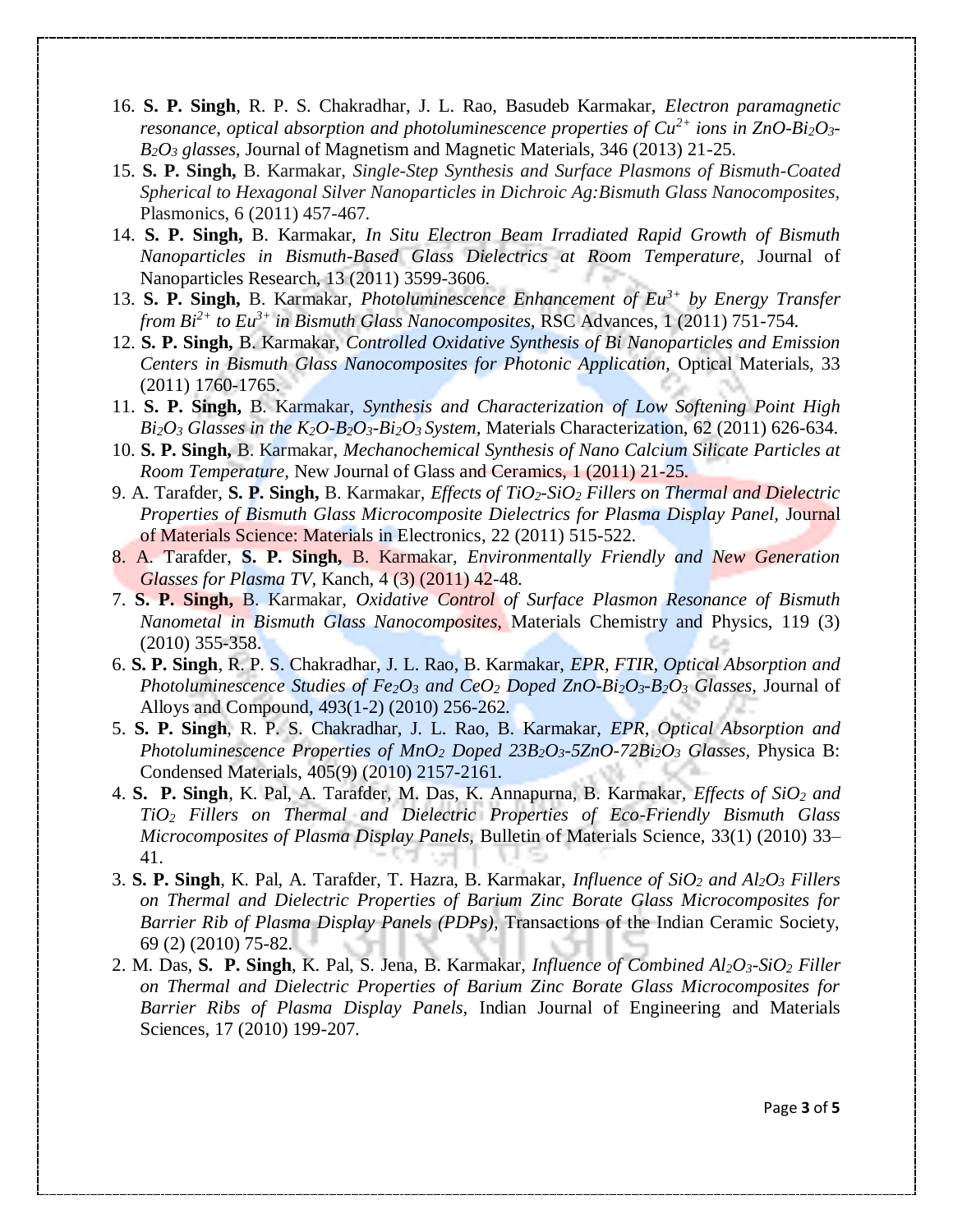1**.** B. Karmakar, T. Som, **S. P. Singh,** M. Nath, *Nanometa-Glass Hybrid Nanocomposites: Synthesis, Properties and Applications,* Transactions of the Indian Ceramic Society, 69 (3) (2010) 171-186.

### Book Chapters:

- 1. **S. P. Singh,** B. Karmakar, Bismuth Oxide and Bismuth Oxide Doped Glasses for Optical and Photonic Applications Chapter 9 in *Bismuth: Characteristics, Production and Applications*, Nova Science Publication, New York, USA, 2011, ISBN: 978-1-61470-768-4.
- 2. T. Som, **S. P. Singh,** B. Karmakar, Plasmonic Antimony and Bismuth Oxide Glass Nanocomposites: Synthesis and Enhanced Photoluminescence, Chapter 9 in *Glass Nanocomposites*, Elsevier Publication, 2016, ISBN: 9780323393126.

### Patents:

1. B. Karmakar, A. Tarafder, and **S. P. Singh,** *"Low softening point lead-free transparent dielectric phosphate glass composition for plasma display panel and a process thereof",* Indian Patent: 297733.

## Conferences/Symposium:

- 18. **S. P. Singh,** H. Gleiter, H. Hahn, Nanoglass: a new class of nanostructured glassy materials, 25<sup>th</sup> International Congress on Glass, International Congress on Glass, 9<sup>th</sup> -14<sup>th</sup> June 2019, Boston, USA *(Invited)*.
- 17. **S. P. Singh,** H. Gleiter, H. Hahn, Synthesis of Tb75Fe<sup>25</sup> nanoglass and its magnetic properties, NANO2018, June 24-29, 2018, Hong Kong.
- 16. **S. P. Singh, H. Gleiter, H. Hahn, Synthesis and characterization of Tb<sub>75</sub>Fe<sub>25</sub> nanoglass,** Spring Meeting of the DPG, March 11-16, 2018, Berlin, Germany.
- 15. **S. P. Singh,** S. Kundu, P. P. G. Mattos, A. C. M. Rodrigues, E. D. Zanotto; Silver Doped Lithium Disilicate Glass and Glass-Ceramics: Optical and Electrical Properties; Glass and Optical Division (2016 GOMD) Annual Meeting, The American Ceramic Society, May 22- 26, 2016, Madison-WI, USA.
- 14. **S. P. Singh,** A. M. Rodrigues, H. D. Orsolini, E. D. Zanotto, J. Rocherullé, P. B. Rocherullé, R. Lebullenger; Crystallization Kinetics, Structural and Electrical Properties of Nitrogen-Containing Lithium Disilicate Glasses; 14<sup>th</sup> International Conference on the Physics of Non-Crystalline Solids, (PNCS-XIV), September 20-25, 2015, Niagara Falls, NY, USA.
- 13. **S. P. Singh,** L. S. A. Gallo, A. M. Rodrigues, C. E. Meo, E. D. Zanotto, J. Rocherullé, P. B. Rocherullé, R. Lebullenger; Crystallization Kinetics of Nitrogen-containing Lithium Disilicate Glasses; X BrasGlass – Brazilian Symposium on Glass and Related Materials, October 26-30, 2014, São Carlos – SP, Brazil.
- 12. **S. P. Singh,** B. Karmakar; Oxidative Synthesis of Transparent Bi<sub>2</sub>O<sub>3</sub> containing Glass and their Enhanced Optical Properties for Optoelectronic Application; X BrasGlass – Brazilian Symposium on Glass and Related Materials, October 26-30, 2014, São Carlos – SP, Brazil.
- 11. **S. P. Singh**; Novel Oxidative Method for Enhancement of Photoluminescence of  $Dy^{3+}$  Ion in Bismuth Glass Nanocomposites for Photonic Application; Oral Presentation for the "Young